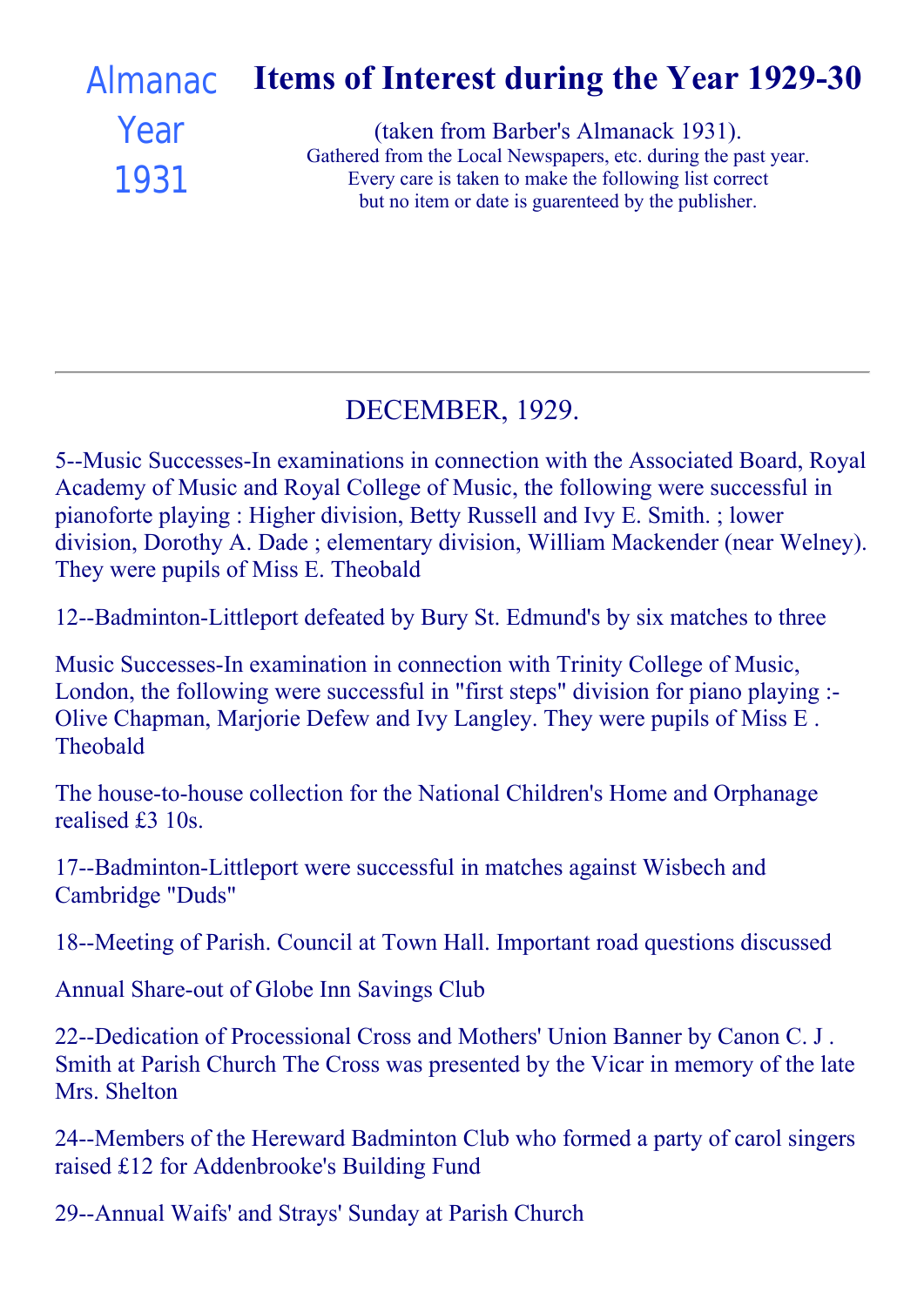31--New Year's Eve Carnival Dance at Cinema Hall

The year's rainfall recorded by Mr. H. G. Martin at Highfield House was as follows :January 1.39 inches; February, 0.87 ; March, 0.07 ; April, 0.74; May, 1.63; June, 0.07 ; July, 1.47; August, 0.53; September, 0.16; October, 2.78 ; November, 3.94 ; December, 3.11. Total 16.91 inches.

#### JANUARY, 1930.

1--Wesley Guild New Year's Social in Wesleyan Schoolroom

2--Prize Draw in connection with Town Football Club took place in the Cinema Hall

Mrs. H. J. Martin and Mrs. H. G. Martin entertained the members of their Mothers' Meetings to Annual Party in Constitutional Hall

6--Annual Tea and Social of Mothers' Union in Parish Room

7--Badminton-Littleport v. Hurst B.C. (Cambridge) and Littleport Ladies v. Wisbech Ladies. The local side won both matches by 7-2

8--Annual Whist Drive and Dance in connection with Alexandra Institute at Constitutional Hall Annual Meeting of Littleport Labour Club

9--The scholars of St. Crispin's Sunday School spent a happy evening at the Mission Room

10--Bridge Drive organised by Littleport Badminton Club in aid of Addenbrooke's Extension Fund at Constitutional Hall. As the result £16 6s. was handed over to the Fund

11--Christmas Treat of Parish Church Infants' Sunday School in Parish Boom

For the second successive year Messrs. H. J. & H. G. Martin won 100 guinea Gold Cup, this year with their cow "Churchill Bessie XVIII." The Cup is offered by the Dairy Shorthorn Association for consistent milking and regular breeding

12--Special Service for Men at Parish Church. The Bishop of Ely was the preacher

13--Tragic death of Mr. George Henry Hills, of Little Ouse, who was killed in collision with motor car on Lynn Road

Monthly Meeting of Women's Institute. Mrs. Comins, of Ely, gave a demonstration on "Rush Work"

Juvenile members of the Hereward Lodge of Oddfellows entertained to tea at the Lodge Room, Crown Inn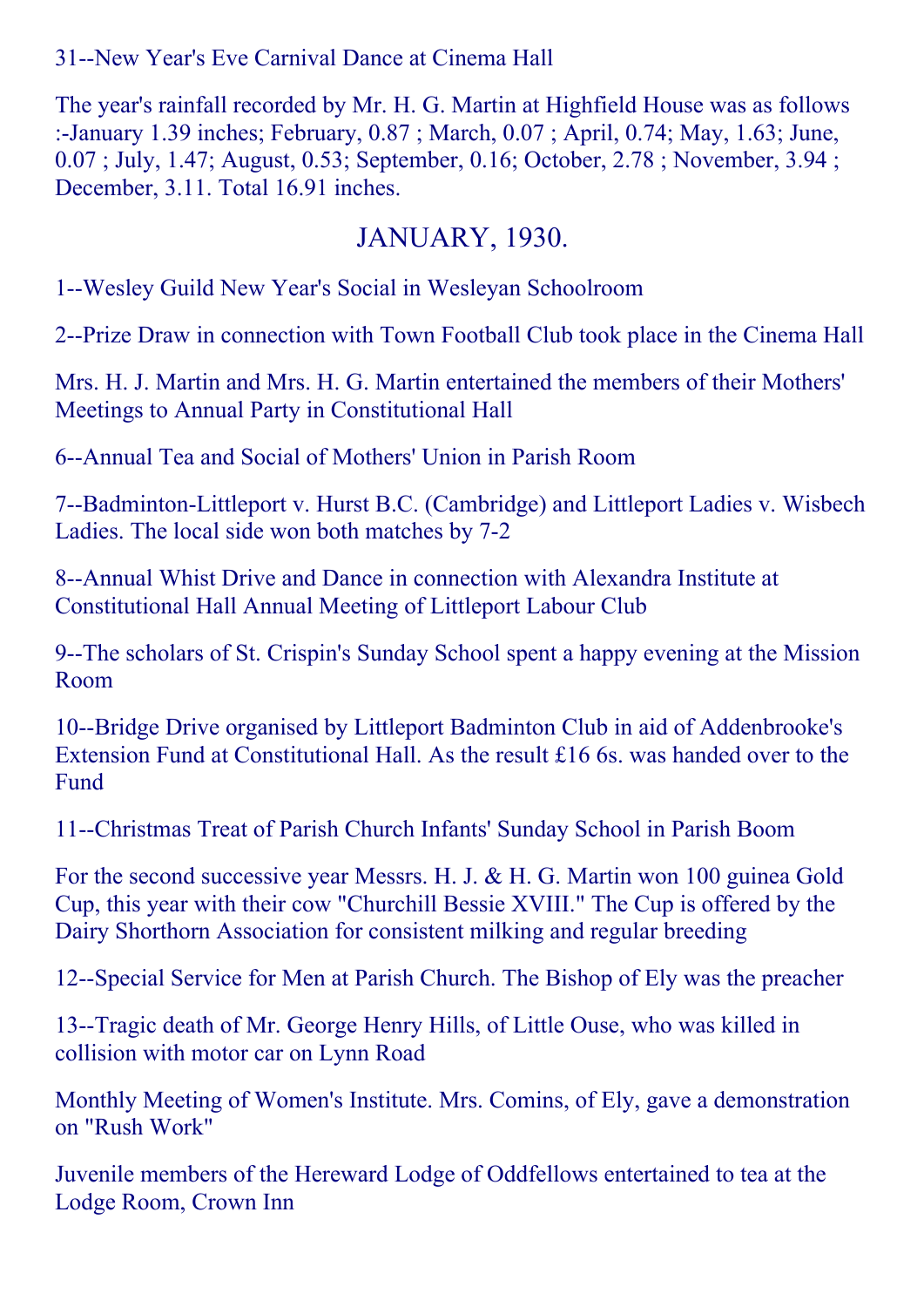14--Badminton-Town Club defeated Hereward Club in local "Derby"

17--Whist Drive and Dance at St, Matthew's Institute in aid of Choir Outing Fund

20--Annual Meeting of Subscribers of Nursing Association at Town Hall The 1st Littleport Company of Girl Guides were inspected by the District Commissioner, Mrs. Ponsonby

Badminton-Littleport defeated Cambridge "Duds" in ladies' match by 6-3

22--Football Club Concert in Cinema Hall

31--Southery School Choir broadcast from London

## FEBRUARY, 1930.

3--Bi-monthly Meeting of Town Lands Charity. The Rev. N. W. Shelton was reelected a trustee

4--The Rev. N. W. Shelton entertained Church workers to supper in the Parish Room

Whist Drive and Dance at St. Matthew's in aid of Children's Summer Outing Fund

Badminton-Littleport v. Ely Banks. The former won by 5-4

5--New Year's Party of Women's Institute at Constitutional Hall

"Rope," a drama, performed by Soham Amateur Players at Cinema Hall

6--Badminton-Littleport v. Soham. The former won by 6-3

7--Whist Drive and Dance in the School at Black Horse Drove in support of Addenbrooke's Extension Fund

9--Second of series of Men's Services at Parish Church. Rev. E. W. Platt, Vicar of St. Matthew's, Cambridge, preached

10--Monthly Meeting of Women's Institute. A lantern lecture describing the work of the League of Nations was given by Mr. J. E. Goudge,

11--Annual Meeting of the National League of Young Liberals

Members' free tea and meeting in connection with Primitive Methodist Church to discuss the question of adopting the envelope system

Badminton--Littleport v. Bury St. Edmund's. Littleport won by 8-1

12--Tea and Social of scholars of Primitive Methodist Sunday School Whist Drive at Alexandra Institute in aid of Addenbrooke's Extension Fund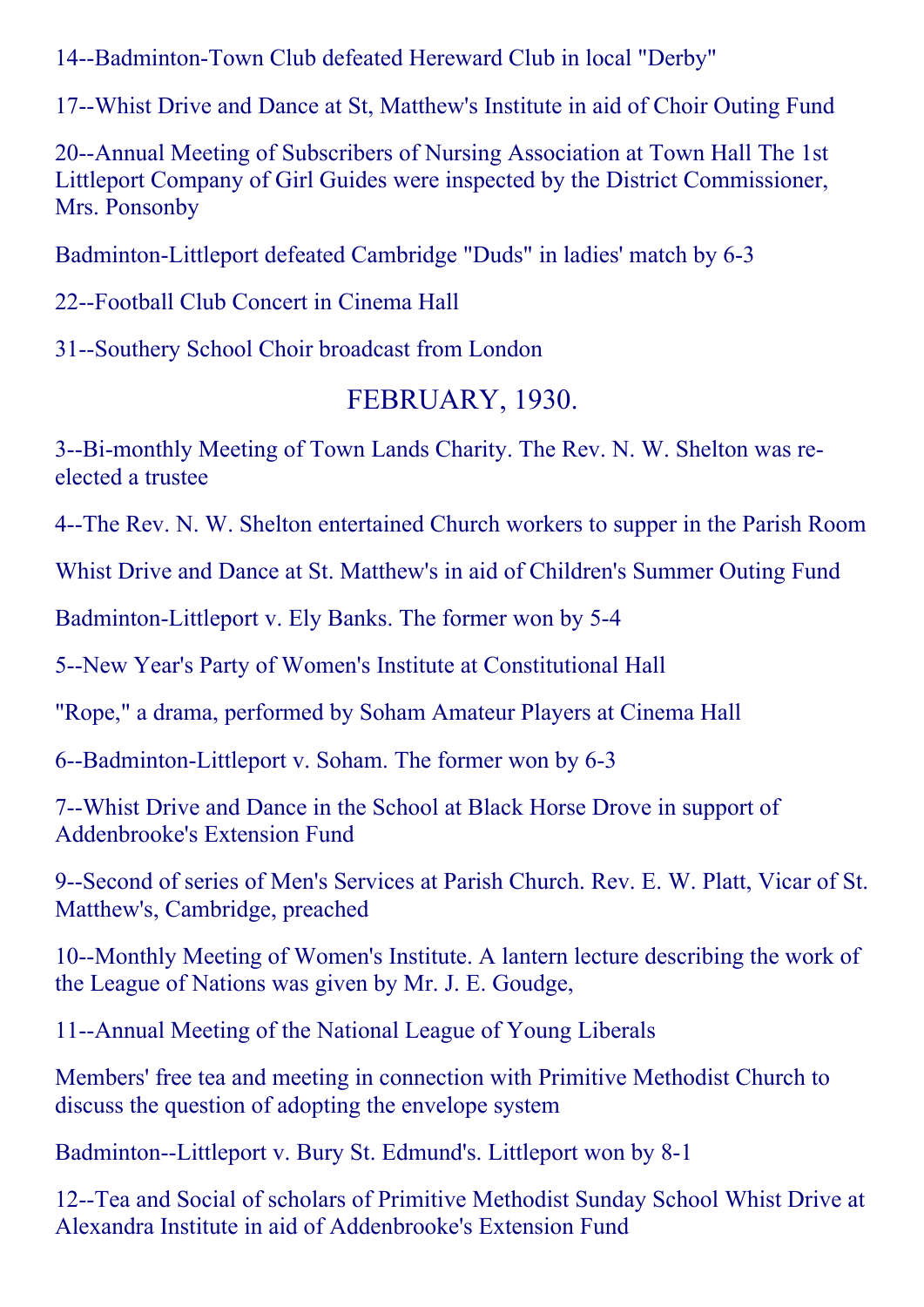13--Annual Meeting of Littleport Women's Conservative Association

14--New Year's Social of Brandon Bank and Little Ouse Women's Institute. A presentation was made to Miss Denmark, hon. sec.

17--Badminton-Littleport defeated Wisbech at Wisbech by 6-3

18--Badminton-Littleport v. Ely Victoria. The latter won by 7-2

Flying Billiards Handicap at Constitutional Club. A. Thompson was the winner

19--Whist Drive and Dance organised by Women's Institute to raise funds for the National Institute for the Blind

20--Annual General Meeting of Town Bowls Club

21-Games Contest between Constitutional Club and British Legion Club

23--Mr. W. Taylor, M.P. for South-West Norfolk, gave the address at the Primitive Methodist P.S.A.

25--Badminton-Littleport defeated Stoke Ferry by 8-1

26--Whist Drive and Dance at Constitutional Hall in aid of Addenbrooke's Extension Fund

Co-operative Society Concert in Cinema Hall

27--Whist Drive and Dance at St. Matthew's in aid of Tennis Club Funds

#### MARCH, 1930.

2--Mr. Tom Holland, the famous northern tenor evangelist, addressed the Primitive Methodist P.S.A. Service at Cinema Hall

4--Badminton-Littleport v. Ely Victoria. The former won by 7-2

5--Meeting of Parish Council. The question of electricity for Littleport was discussed

Domino Drive at Constitutional Hall in aid of Addenbrooke's

6--Games Contest between Littleport and Haddenham Labour Clubs

9--Monthly Men's Service at Parish Church. Rev. Paterson Morgan, Vicar of St. John's, Cambridge, was the preacher

10--Monthly Meeting of Women's Institute. Demonstrations on "Chenille Bugs" were given by Mrs. McKelvie and Mrs. Daniels, of Ely

11--Badminton-Littleport defeated Ely Banks in ladies' and men's matches by 7-2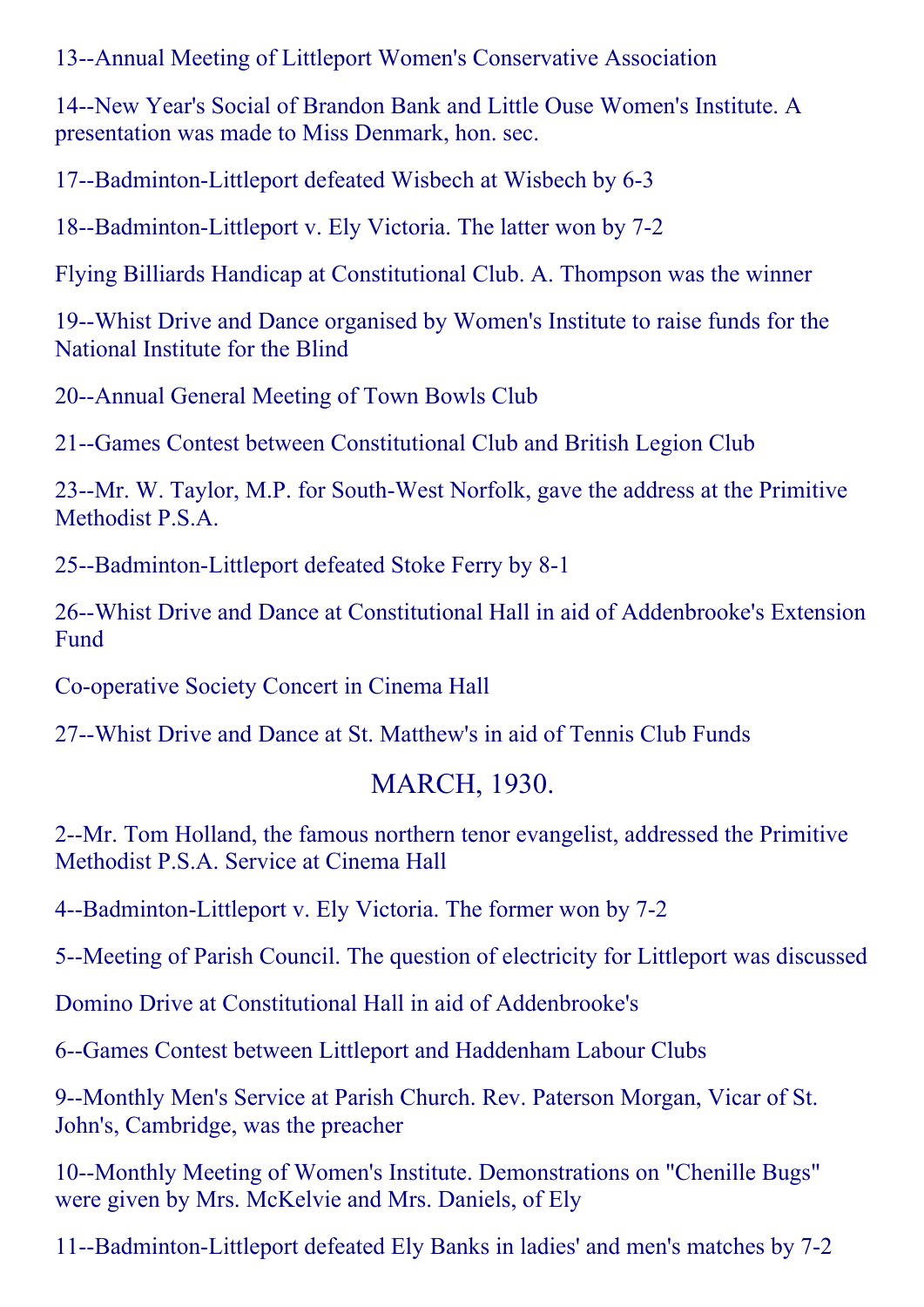and 6-3 respectively

12--Ladies' Whist Drive at Alexandra Institute

Meeting of the N.S.P.C.C. Society at Mow Fen Hall

Boxing Tournament in the Cinema Hall in aid of Addenbrooke's Extension Fund

15--Music Success-In examination in connection with R.A.M. and R.C.M., Gwenith M. Barlow, pupil of Miss E. Theobald, passed with honourable mention in the higher division for pianoforte Playing

19--Whist Drive and Dance at Constitutional Hall organised by local Women's Conservative Association

!!! General Meeting of Parish Council. Littleport's housing needs considered

21--Concert in the School at Black Horse Drove in aid of Wesleyan Sunday School New Piano Fund

26--Whist Drive and Dance organised by Women's Institute in aid of Hospital Sunday Fund

## APRIL, 1930.

**!!!** 1--Meeting of Parish Council. Water extensions discussed

2--Games Tournament between Littleport and Haddenham Labour Clubs. Littleport won five games out of seven

4--Concert at St. Matthew's in aid of Addenbrooke's Extension Fund Return Games Contest between Constitutional and British Legion Clubs

6--Last P.S.A. of session at Primitive Methodist Church

7--Bi-monthly Meeting of trustees of Town Lands Charity. Mr. F. Morton was reelected treasurer

13--Last of series of Monthly Men's Services at Parish Church. Rev. H. K. Stallard preached Summer time commenced

14--Monthly Meeting of Women's Institute. Mrs. Grange, of Bury, gave a demonstration of "Bottling fruit and vegetables"

16--Annual Meeting of Parish Council. Mr. H. J. Martin was re-elected chairman

17--Tragic death of Violet Maud (Raider) Bowers, who was accidentally killed through being knocked down by motor-bus on Station Road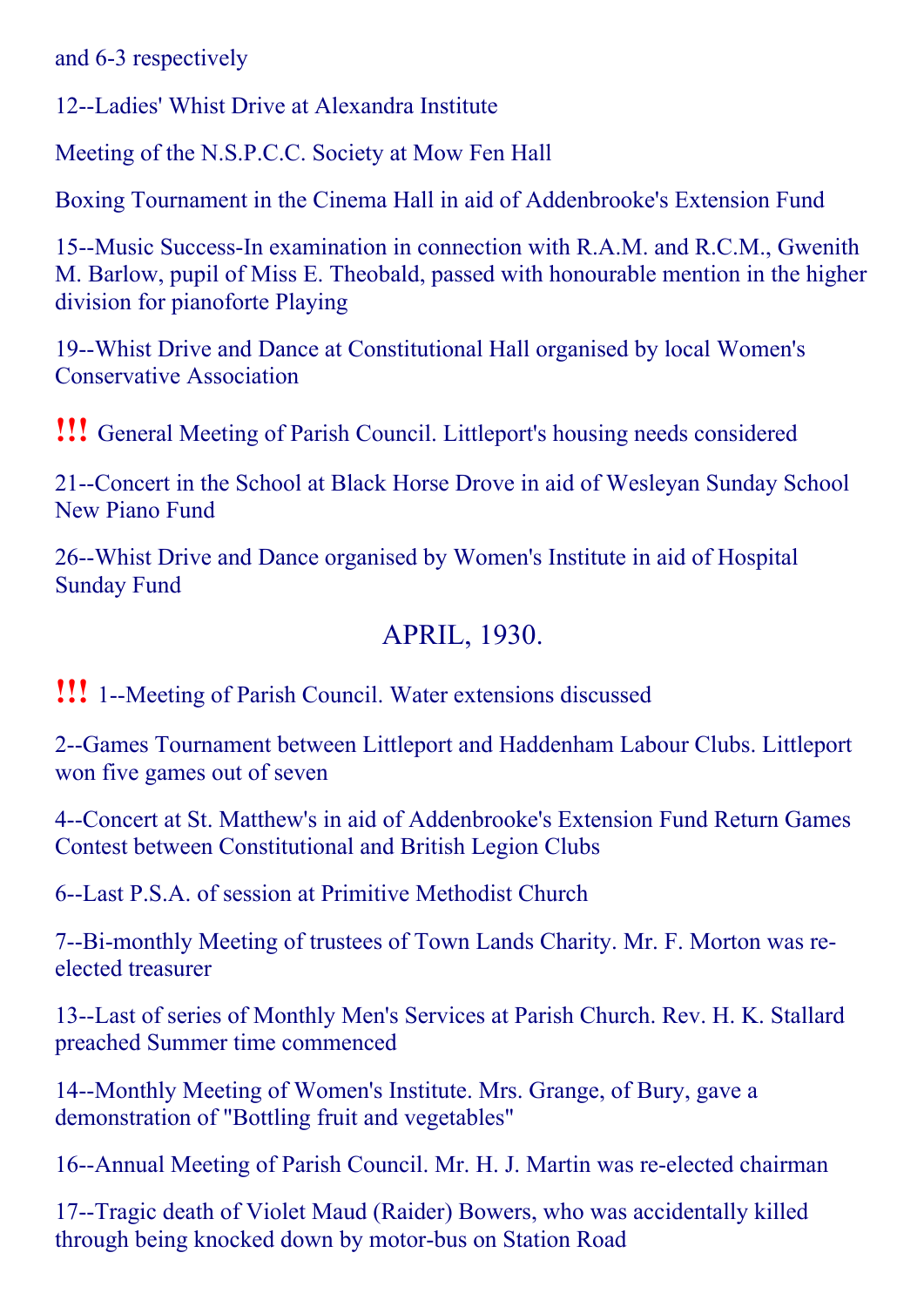23--Hockey Match between Alexandra Hockey Club and Town Football Club in aid of Addenbrooke's Extension Fund

**!!!** 27--Annual Egg Service at Parish Church. As The result about 1,700 eggs were collected for the Hospital

28--National League of Young Liberals' Social at Butcher's Cafe

29--Annual Church Meeting at St. Matthew's

Hockey Match--Alexandra Hockey Club v. Butchers, in aid of Addenbrooke's Extension Fund

30--Jumble Sale organised by Women's Institute at Constitutional Hall

Final of Billiards Handicap for silver cup at Labour Club. P. Porter was the winner

#### MAY, 1930.

6--Meeting of Hospital Sunday Committee. It was decided to hold a Sports Meeting at Highfield on Whit-Monday

7--Mrs E. M. Youngs, her son and his wife, formerly of Littleport and London, sailed on the R.M.S. Majestic to make their future home in Kalamazoo, Michigan, America. Mrs. Youngs had resided at Littleport for 21 years

9--About thirty members of the Mothers' Union attended the Festival in Ely Cathedral

11--Little Ouse Annual Hospital Sunday

12--Monthly Meeting of Women's Institute. A demonstration on "Sea Grass Stools" was given by Miss Crouch

Openair Meeting on Gas House Green in connection with Conservative Party's campaign for home and country

13--Sale of Fen Land by Mr. G. D. Comins at Town Hall

17--Littleport Girl Guides won silver cup for second class work at Ely

18--Sunday School Anniversary at Mildenhall Road Wesleyan Chapel Death at Lowestoft of Rev. J. W. Whittaker, a former minister at Littleport Primitive Methodist Church

19--Meeting at Parish Room for the purpose of considering a proposed memorial to the late Rev. F. E. and Mrs. Rogers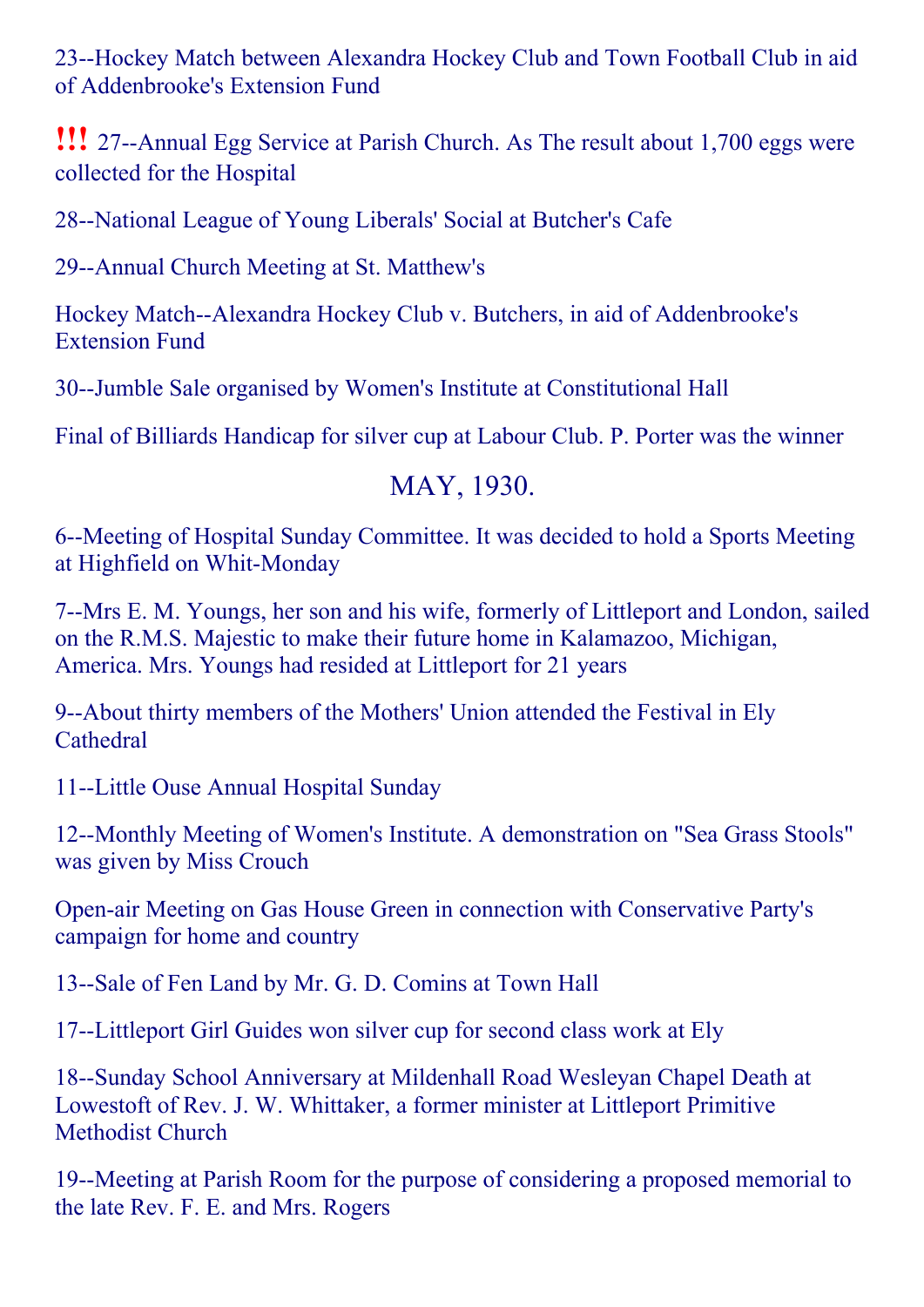20--Bowls-Littleport v. Isleham. Littleport won by 86 points to 47 Members of Women's Institute received a visit from Miss Petty, "the pudding lady"

21--Schoolboy Footballers entertained to tea by Mr. Silcock

24--Empire Day-Littleport Girl Guides attended the Bally at Little Downham

Cricket-Littleport v. Prickwillow at Highfield. The homesters won

26--Annual Meeting of Town Football Club

28--Bowls-Littleport defeated Chatteris on Hempfield Green by 15 points

31--Address on "Tuberculosis-its prevention and cure" by Dr. Harley Williams at Constitutional Hall

Cricket--Littleport v. Ely City II. Owing to rain the match was unfinished

The rainfall registered by Mr. H. G. Martin for the month was 3.48 inches, the heaviest rainfall recorded locally for thirty years

## JUNE, 1930.

1--Primitive Methodist Sunday School Anniversary

**!!!** 2--Bi-monthly Meeting of Town Lands Charity. It was decided to pass on to tenants, in certain cases, the relief granted by re-rating of land to the extent of 2s. 6d. per acre

3--Vera Joyce Gent, Lily Goodge, and Phyllis May Oakey, of the Town Girls' School, and Luther Gilbert, of Westlands' School, all won Secondary School **Scholarships** 

4--Meeting of Hospital Committee to make final arrangements for Whit-Monday **Sports** 

Bowls--Littleport v. Soham Crown. The former won

5--Annual General Meeting of Littleport Angling Club at Black Horse Inn

6--Annual Meeting of Littleport Maternity and Child Welfare Society

7--Cricket-Littleport v. Soham Grammar School. The latter won by 1 run

9--Whit-Monday-Hospital Committee's Sports at Highfield Tournament in connection with Young Liberals' Tennis Club

10--Bowls-Littleport v. Ely St. Audrey at Ely. The latter won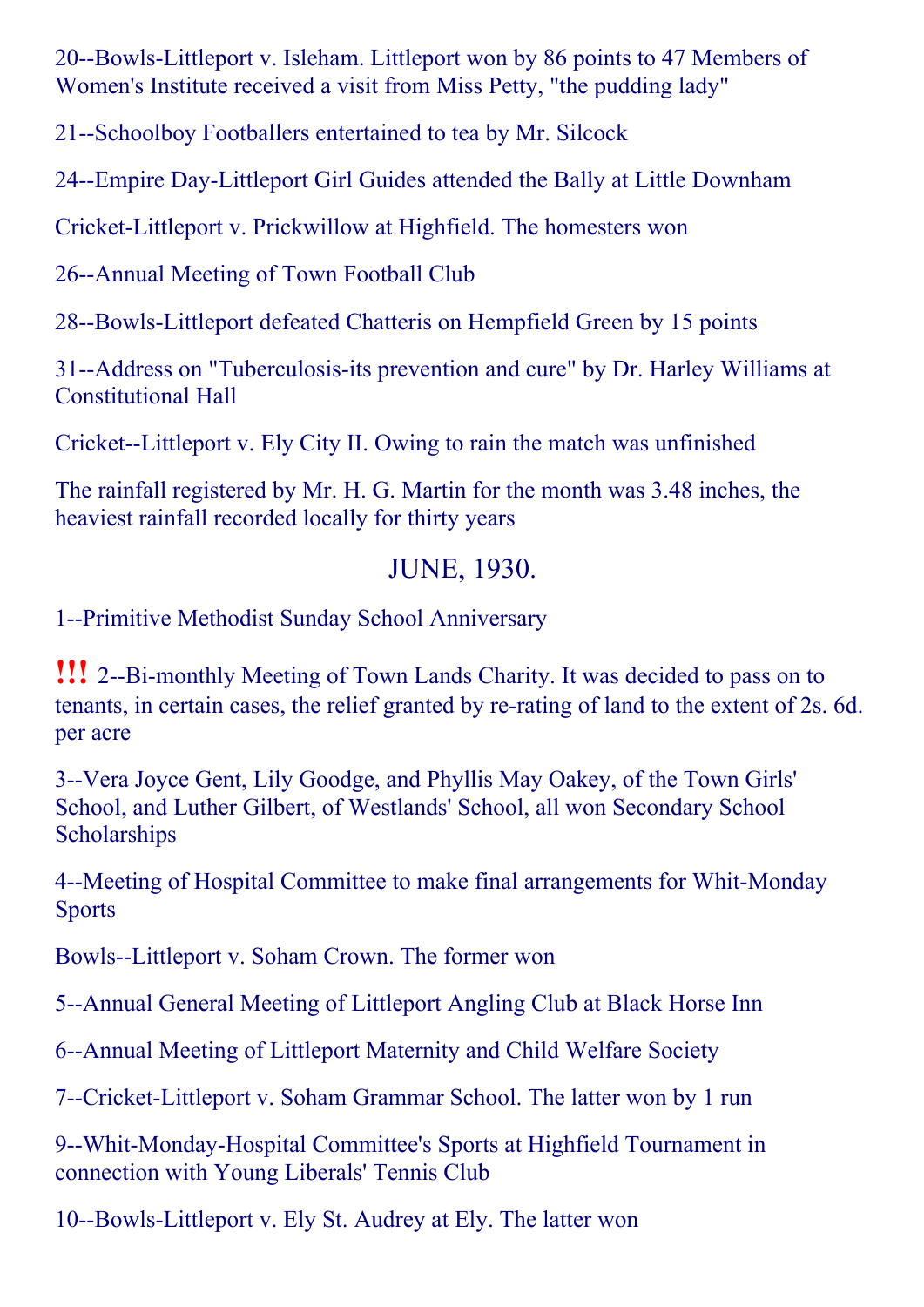11--Confirmation Service at Parish Church

12--Open American mixed double tennis tournament at Littleport in connection with Isle of Ely Conservative and Unionist Association's qualifying tournament. Mrs. Gittus and Mr. Vawset qualified for the finals at March

At All Saints' Church, Edmonton, Alberta, Canada, Mr, Bernard Padget, son of Mr. and Mrs. Charles Padget, of 76, Victoria Street, Littleport, was married to Miss Amy E. Greengrass

14--Bowls—Littleport v. Police. The latter won

Cricket—Littleport v. Prickwillow at Prickwillow. Littleport won by 118 runs to 19

15-Young People's Anniversary Services at Salvation Army Citadel

16--Monthly Meeting of Women's Institute. Mrs. Gray, of Pymoor, gave a demonstration on "Sweet Making"

Presentation by members of Infant Welfare Centre to Miss Pimm in appreciation of her work as hon. treasurer of the Centre

Death of Mrs. Eliza Sallis, of 66, Victoria Street, who was the eldest of five generations

17--Marriage at St. Giles' Church, Norwich, of Mr. H. G. Rains, elder son of the late Mr. and Mrs. W. H. Rains, of Littleport and Miss K. K. R. Brett, of Norwich

Bowls—Littleport v. Ely Conservatives at Ely. The home side won

18--St. Matthew's Annual Garden Fete. Mrs. J. A. de Rothschild performed the opening ceremony

Women's Institute Outing to Clacton

Annual Presentations by Mr. H. Willett, of London, at Town Schools. The successful scholars this year were:—Boys, winner, Tom Willett (watch), and runner-up, Joe Register (inscribed medal); Girls, winner, Lottie Flack (wrist watch), and runner-up, Irene Crowe (necklace)

19--Bowls—Littleport v. Sutton. Littleport won by 125—75

20--Jumble Sale organised by teachers and scholars of Town Girls' and Infants' Schools in aid of Addenbrooke's Extension and County Organisation Funds took place at former school

21--Cricket-Ely City II. defeated. Littleport at Ely by 120 runs to 93

24--Bowls—Return Match—Littleport v. Ely Conservatives. The former were the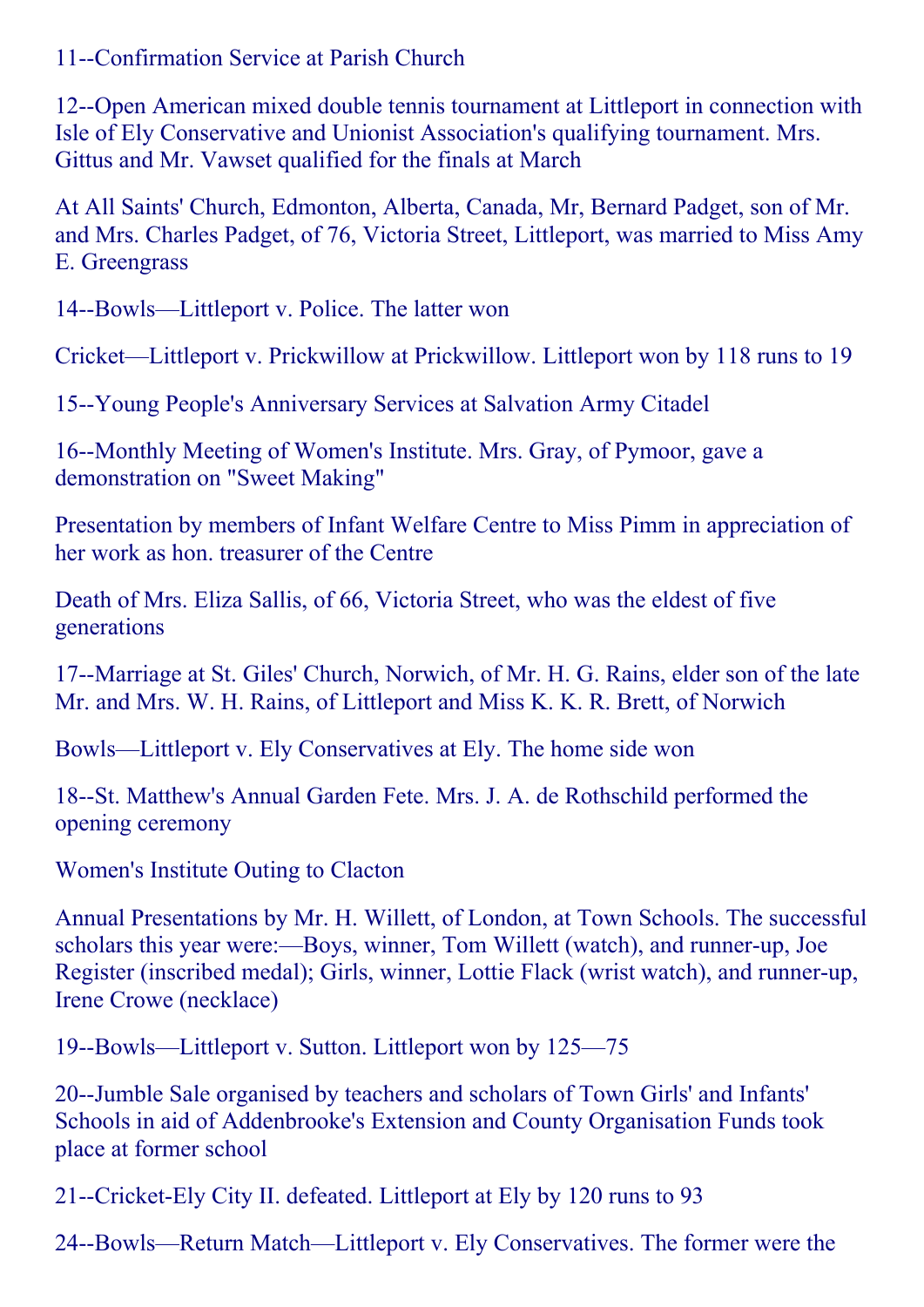winners.

25--Garden Fete in aid of Wesleyan Sunday School Extension Fund in Mr. J. H. Adams' garden

Littleport Boys' School Team won a cup in school sports competition at Soham

29--Annual Flower Service at Parish Church

30--Co-operative Society's Annual Children's Tea and Sports

#### JULY, 1930.

1--Meeting of Hospital Committee. It was decided to hold an open air boxing tournament on July 9th.

2--Garden Fete in connection with Alexandra Girls' Club. The proceeds were part for Club Funds and part for Addenbrooke's Extension

Juvenile Swimming Sports at Swimming Bath

5--Marriage at St. Peter's Church, Brookley, S.E., of Rev. T. C. L. Vincent, formerly of Littleport, and Miss Dorothy Maud Pronger

Cricket—Littleport v. Manea. Manea won by 10 runs

6--Wesleyan Sunday School Anniversary

9--United Sunday Schools' Outing to Hunstanton

Openair Boxing Tournament in aid of Hospital Funds. £60 was taken at the gate

Bowls--Littleport v. Ely City The latter won

13--Rev. T. Vincent preached at Parish Church

14--Monthly Meeting of Women's Institute The meeting had been arranged to take the form of an open-air whist drive, but owing to wet weather was held in the Constitutional Hall

15--Bakers' Outing to Yarmouth

Outing of members of Globe Inn Savings Club to Yarmouth

Mr. P. Register, a member of the Town Bowls Club, succeeded in reaching the Semi-Final of the County Bowls Competition for the second consecutive year

16--Half-yearly Meeting of Oddfellows of Wisbech District at Cinema Hall

American Tennis Tournament organised by Miss S. D. Peacock in aid of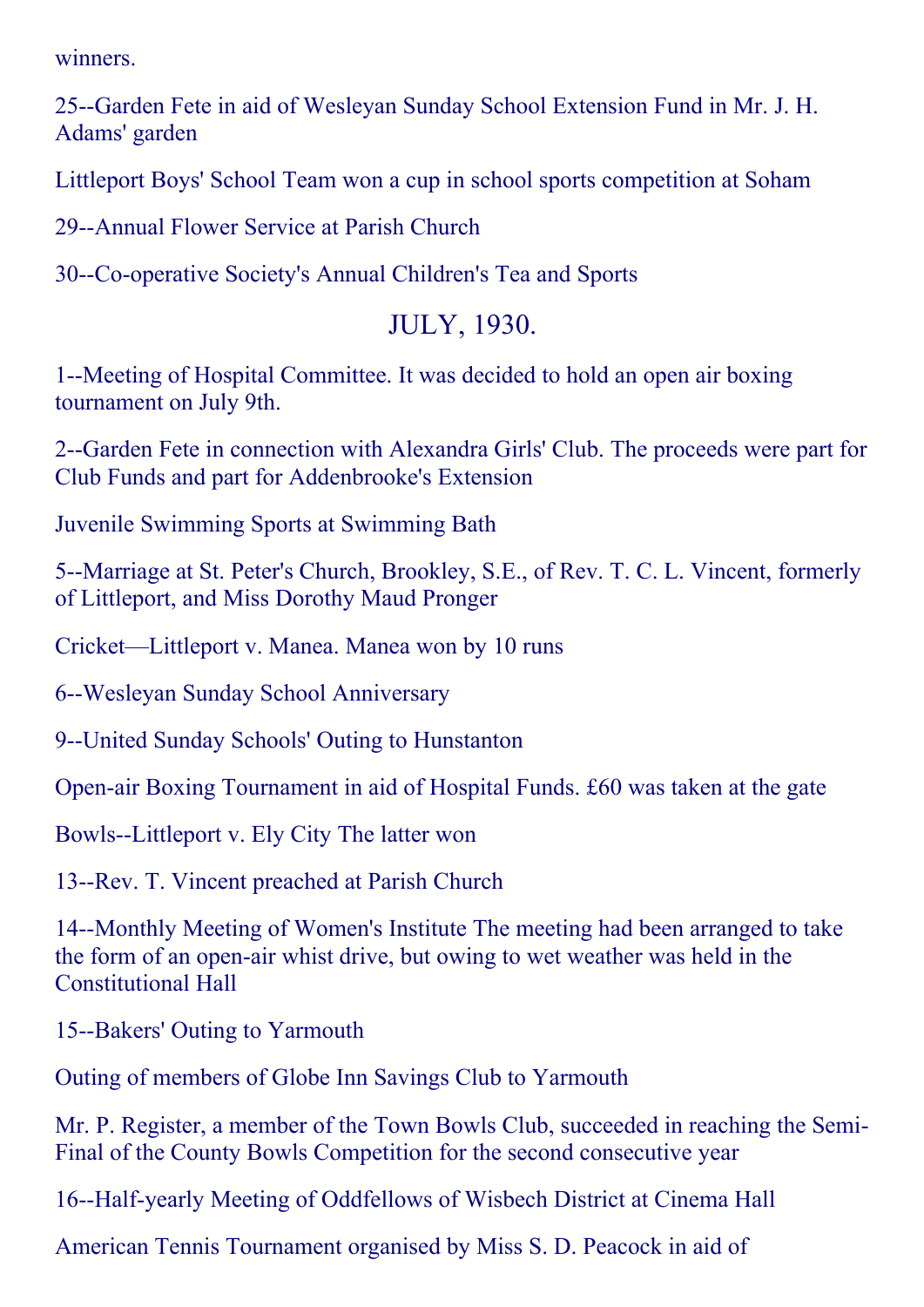Addenbrooke's Extension Fund

Bowls--Return Match-Littleport v. Ely City at Ely. The latter won

17--Rev. and Mrs. T. Vincent sailed for Mukono, Uganda

18--Whist Drive organised by Women's Conservative Association at Constitutional Hall Meeting of Hospital Committee to make final arrangements for Annual Parade

19--Members of Brandon Bank Women's Institute had a successful 'bus run to Warwick Pageant

22--Marjorie Sallis, of the Town Girls' School, was awarded one of the additional Secondary School Scholarships offered by the Isle of Ely Education Committee

24--Isle of Ely Elementary Schools' Singing Competition at Constitutional Hall. Littleport Town Girls' won the Shield for the fourth time

26--Littleport Horticultural and Foal Show Society's Annual Show and Gala. The foal show was one of the best on record

27--Littleport Annual Hospital Parade

28--Littleport Swimming Club's Annual Water Sports. The cup was won by L. Luxton, C.U.S.C.

Music Successes--In examination in connection with R.A.M. and R.C.M. the following were successful in the primary division for piano playing:-May Brown, Olive Chapman, Sylvia Fincham, Ivy Langley and Gwendoline Porter (Southery). They were pupils of Miss E. Theobald

29--Mrs. H. G. and Mrs. H. J. Martin entertained the members of their Women's Meetings both from Ouse Bridge and Littleport to Annual Summer Tea at Constitutional Hall

Bowls--Littleport v. Outwell. The former won.

Music Successes--In examination in connection with Trinity College of Music the following were successful in "first steps" division: Kathleen Smith and Lilian Harley. Both were pupils of Miss Doris Cross

# AUGUST, 1930.

2--Prize Draws in connection with Hospital Sunday Committee took place on Pont's Hill

5--Monthly Meeting of Women's Institute. Miss Peake gave a demonstration on "Shell Flowers"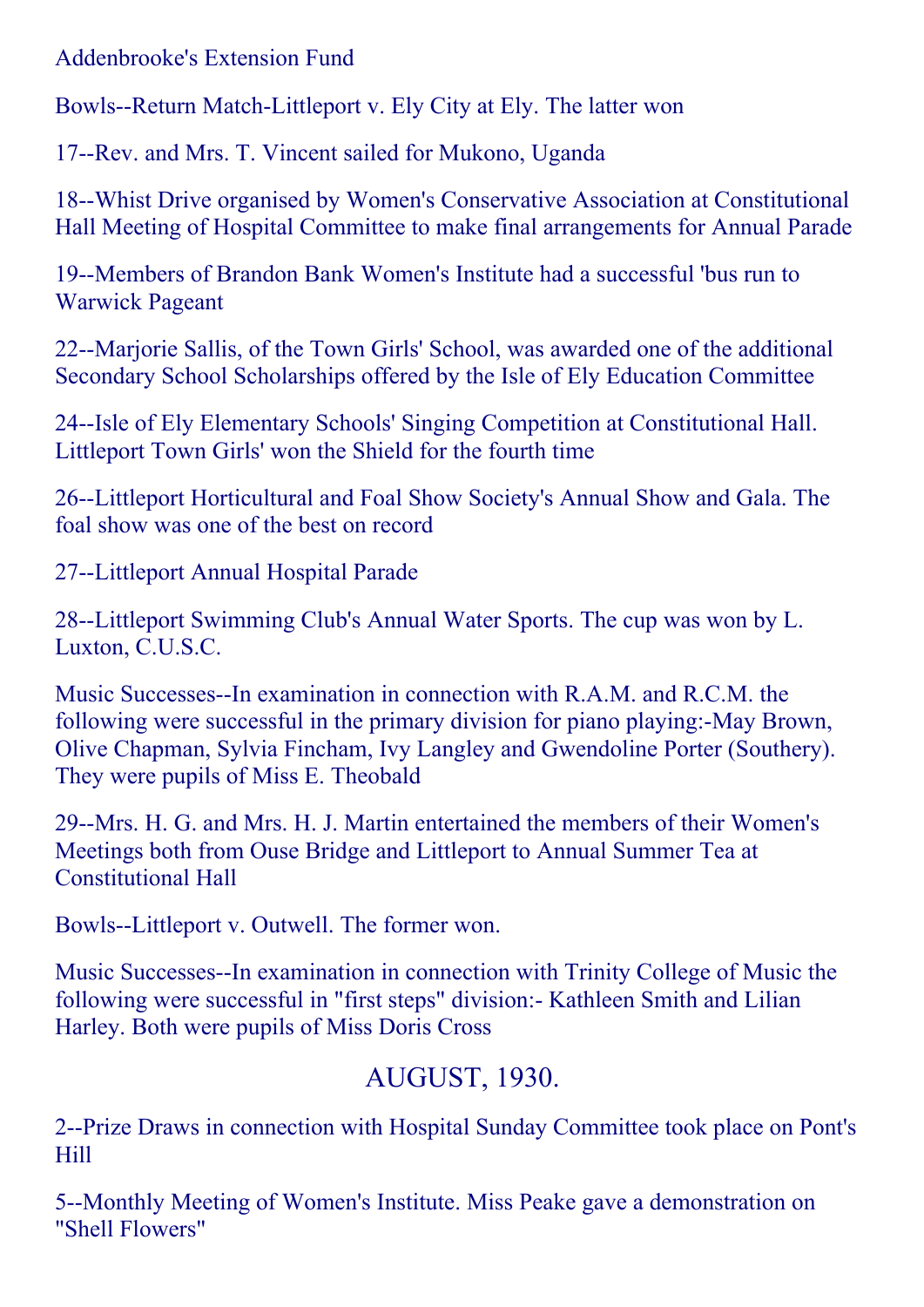Bi-monthly Meeting of Town Lands Charity

Bowls--Littleport defeated Ely St. Audrey on Hempfield green

11--Meeting of Hospital Committee. As the last boxing tournament was such a great success it was arranged to hold another on Sept. 3rd

The Brett Repertory Company returned to Littleport and stayed a fortnight

12--Bowls-Littleport v. Fordham. The former won by 90-50

St. Matthew's Sunday School Outing to Hunstanton

17--Black Horse Drove Annual Hospital Parade

20--Members of Child Welfare Centre and their children had a day's outing to Hunstanton

27--Outing of St. John's, Little Ouse, Sunday School

## SEPTEMBER, 1930.

2--Juvenile Swimming Sports at Swimming Bath

3--Open-air Boxing Tournament in aid of Hospital Funds

7--372 persons booked from Littleport Station for long half-day trip to Skegness

8--Monthly Meeting of Women's Institute. Mr. Lambert gave a lecture on the work of the Society for Prevention of Cruelty to Children

11--Meeting of Angling Club at Black Horse Inn. It was decided to hold the annual cup match on Sept. 28th

12-13--Open-air Meetings on Gas House Green conducted by Captain J. V. McCormack, M.C., R.A. (retired)

14--Rev. Ralph Shelton, Vicar of Gawthorpe, preached at Parish Church

16--Marriage at Parish Church of Mr. F. Morton and Miss S. D. Peacock

17--Harvest Festival at Parish Church

19--Burglary at Co-operative Stores

21--Re-opening after renovation and Harvest Festival at Primitive Methodist Church Salvation Army Harvest Festival

Harvest Festival Services continued at Parish Church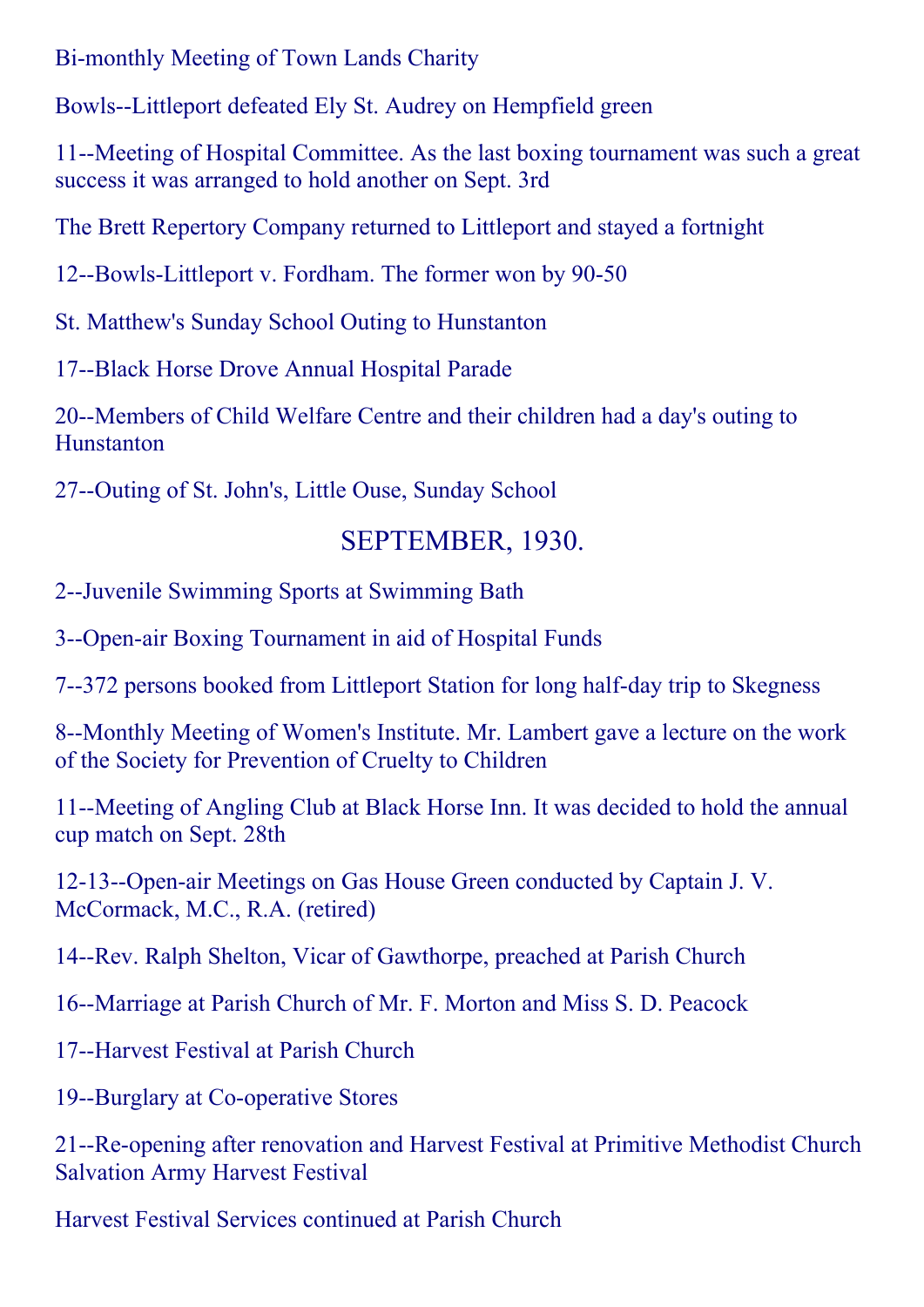24--Old Age Pensioners entertained to Annual Tea by Women's Institute at Constitutional Hall

Harvest Festival at St. Crispin's Mission Room

25--Marriage at All Saints' Church, Highfield, Oxford, of Mr. Frank D. Washington, son of Mr. and Mrs. W. Washington, of Wisbech Road, Littleport, and Miss Dorothy M. Adams, of Oxford

26-Sudden death of Mrs. F. Whitehouse

**!!!** 27--Draw for Motor Car in aid of Addenbrooke's Extension Fund took place on Gas House Green. The winner of the car was Mr. G. Roe, of Newmarket

28--Harvest Festival at Wesleyan Church

Harvest Thanksgiving at St. Matthew's Church

Harvest Festival at St. John's Church, Little Ouse

30--Ladies' Whist Drive at Alexandra Hall

County Organisation Fund--The annual house-to-house collection and special effort realised £81 7s. 10d. for Addenbrooke's Hospital

## OCTOBER, 1930.

**!!!** 5--The giant airship, R101, crashed at Beauvais, France

Organ Recital at Parish Church on behalf of Addenbrooke's Extension Fund

Opening P.S.A. of session at Primitive Methodist Church

6--Bi-monthly Meeting of Town Lands Charity. The chief business was the letting of vacant lands

8--Women's Bright Hour Anniversary Meetings at Wesleyan Church

12--Mrs. P. Morton and Miss G. Morton met with serious accident on Ely Road

First of series of Monthly Men's Services at Parish Church

13--Monthly Meeting of Women's Institute took the form of Members' Night

Public Meeting at Town Hall for the purpose of forming a Branch of the League of Nations' Union at Littleport. The meeting was addressed by Vice-Admiral J. D. Allen

21--Meeting of Isle of Ely Potato Association at Crown Inn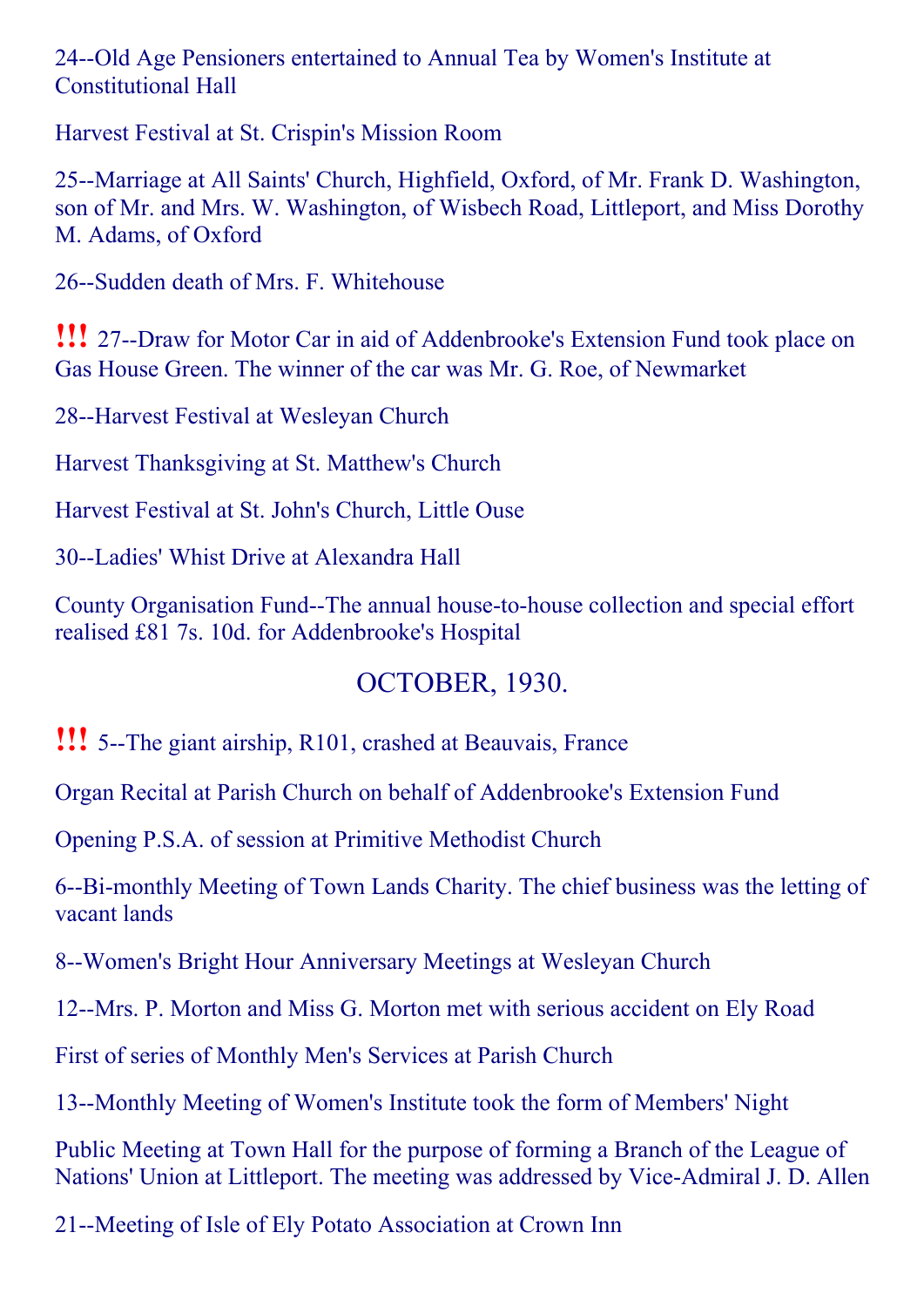22--Mr. and Mrs. T. Hills, of 11, The Holmes, celebrated their Golden Wedding

!!! Meeting of Parish Council. The question of electricity was again raised

28--Games Tournament between Littleport Constitutional Club and March Liberal Club. Littleport won by three games to one

Whist Drive and Dance in connection with Tennis Club at St. Matthew's

29--Mr. and Mrs. J. Sparrow, of 11, Wisbech Road, celebrated their Diamond **Wedding** 

Women's Institute Group Conference at Constitutional Hall Young Liberals' Tennis Club Social at Butcher's Cafe

31--Jumble Sale at Town Girls' School in aid of Infants' School Piano Fund

Concert in connection with Little Ouse and Brandon Bank Women's Institute in Brandon Bank Schoolroom. The proceeds were divided between Addenbrooke's Hospital and Institute Funds

Badminton--Littleport v. Cambridge "Duds." The former won

#### NOVEMBER, 1930.

3--Mr. Thomas Flack, of Ten Mile Bank, met with accident on Portley Hill, when, in swerving to avoid a dog on his motor cycle he collided with motor-bus

**!!!** 5--Mr. E. B. Martin, a brother of Mr. H. J. and Mr. H. G. Martin, seriously injured his left hand when the barrel of the gun with which he was shooting exploded. About two hours later at Oulton Rectory, near Lowestoft, there was a tragic coincidence to this accident, when his nephew, Mr. A. V. Martin, was killed by the accidental discharge of his friend's gun

6--Mr. and Mrs. Joseph Kemp, of 63, Ely Road, celebrated their Golden Wedding

Social in aid of St. Crispin's Mission Room

8--Poppy Day at Littleport. £56 3s. was realised for Earl Haig's Fund

9--Armistice Sunday--Special Service at Parish Church

10--Monthly Meeting of Women's Institute. A lecture on "The Wise Way to Health" was given by Mrs. K. E. Trounson

11--Armistice Day-United Memorial Service at Primitive Methodist Church

Whist Drive and Dance at St. Matthew's in aid of Sunday School Fund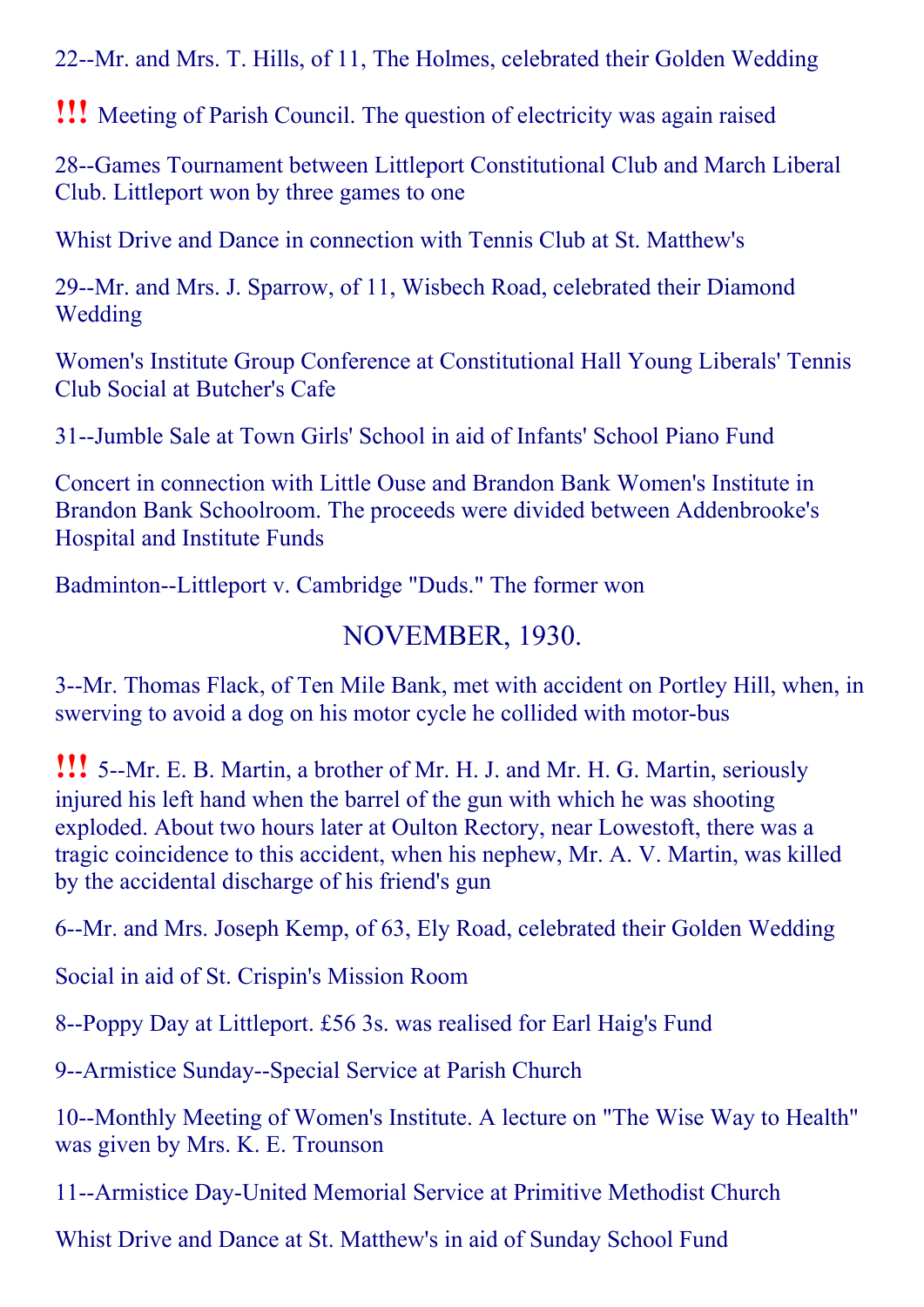14--Whist Drive and Dance in the School at Dairy Houses

Badminton--Littleport Ladies v. Cambridge-grove Ladies. The former won by 9-0

15--Hockey-Littleport Ladies v. Ely Ladies. The latter won by 4-3

The-house-to-house collection for Dr. Barnardo's Homes amounted to £14 13s. 6d.

16--Organ Recital at Parish Church in aid of Addenbrooke's Extension Fund

**!!!** 17--New Premises of Barclays Bank opened

19--Annual General Meeting of Littleport Horticultural and Foal Show Society. Dr. Hendley was elected president

Meeting of Parish Council. Complaints against caravan dwellers considered

Whist Drive and Dance arranged by Women's Institute at Constitutional Hall in aid of Institute Funds

Badminton--Littleport Ladies v. Chesterton Ladies. Littleport won by 6-3

Boxing Tournament at Cinema Hall

22--Mr. William Aspland was robbed of his hand bag, containing about  $\text{\pounds}28$  in cash and a number of small articles, on Station Road

22--Hockey-Littleport Ladies v. Outwell Ladies. The result was a draw 1-1

23--The Wisbech Male Voice Choir visited Littleport, in connection with Primitive Methodist Church, and gave concerts in the afternoon and evening at Cinema Hall

24--At Cambridge Borough Quarter Sessions, John Ralph Fripp, a seaman, was sentenced to 18 months' imprisonment for breaking into Littleport Co-operative Stores on September 19th

25--Badminton-Littleport defeated by Wisbech at Wisbech by 5-4

26--Littleport Hockey Club Dance at Constitutional Hall

28--Whist Drive and Dance at St. Matthew's in aid of Children's Summer Outing Fund

## DECEMBER, 1930.

1--Bi-monthly Meeting of Town Lands Charity. Allotting of grocery and fuel tickets

Meeting of Littleport Addenbrooke's Extension Fund Committee at Town Hall. It was announced at this meeting that Littleport had reached its "Target" of £700 and